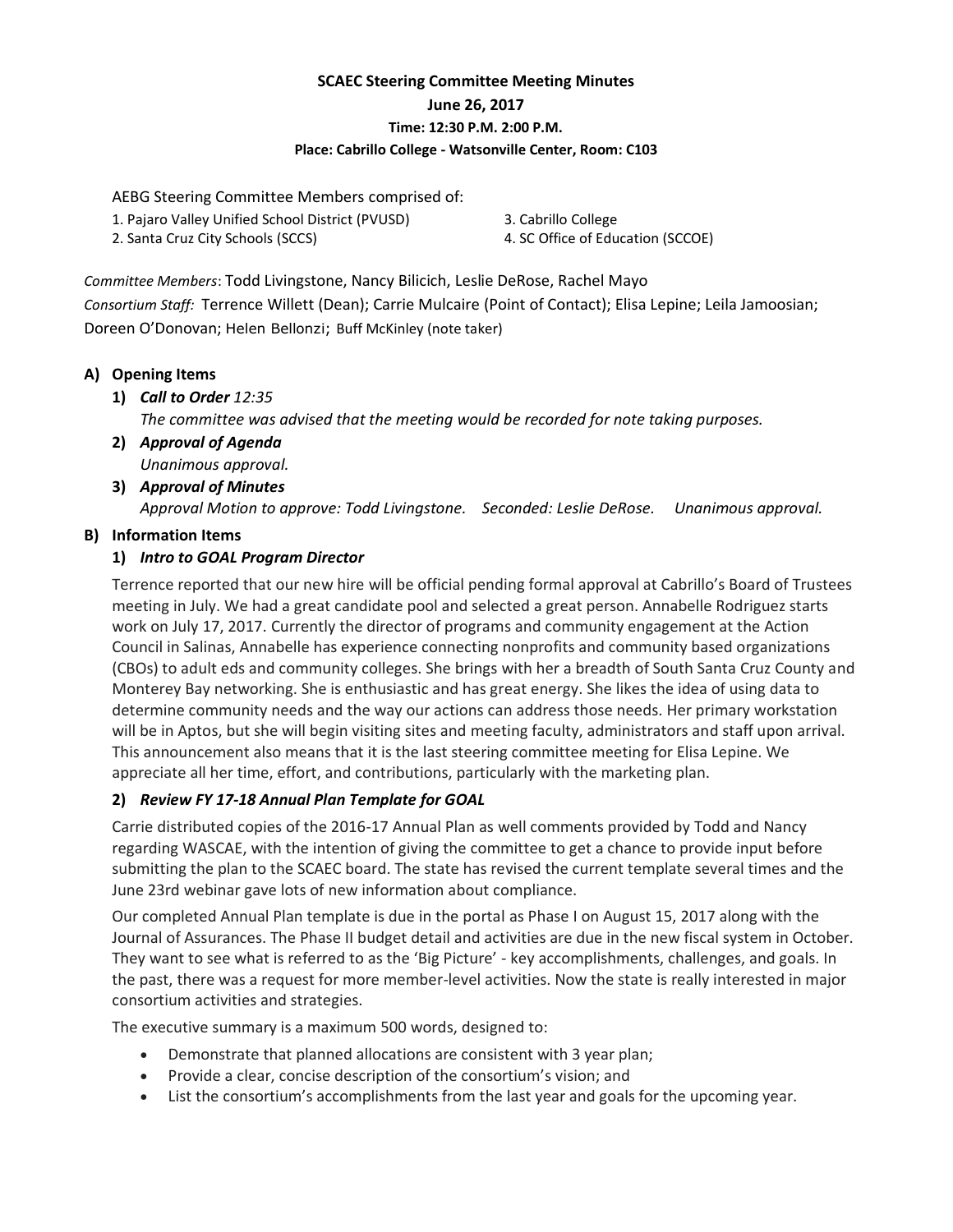Section 2 addresses meeting regional needs and identifying gaps in services. Rachel indicated that one gap is the numbers of students served, county-wide, but especially in south county. This stems from the lack of awareness of the entire regional adult system and applies to services including on/off ramps, multiple entry points, and awareness of seamless transition. Terrence agreed with Rachel regarding the need to make changes to all curriculum pathways. Intake guidance is needed to direct students to which adult ed classes and schools are the best fit for them.

Rachel would like to see us do an education fair for the community. Focused on adult ed, community college, ESL, noncredit, and Allied Health in the same forum. This is a great opportunity to promote the pathways and seamless transition, beginning with bridge classes. We should encourage CBO presence and invite the Pajaro Valley Chamber to work with us. We should also engage Cabrillo's marketing and outreach teams. A successful marketing campaign will connect us to many more students. Several community partners already request we bring a table to their events.

Other items to consider for this "Gaps" section:

- Get the whole community behind education. Banners on the street promoting "education first" .
- Creating a travelling setup with tablecloths, handouts, display promoting 'Regional Adult System'. Put WASCAE and Cabrillo in the same forum. We are one adult learning system with a continuing path.
- Lack of a regional adult system particularly high school equivalency to entire region of San Lorenzo Valley and other pockets of North County.
- Lack of integrated information regarding programming and courses.
- Lack of cohesive advisement and guidance across the regional adult system.
- Need for K-14 integrated tracking system.
- The website should have cross-links.

In the Seamless Transition section:

• Adult Ed should get on CalPASS with consistent statewide student identifiers across systems to allow us to track student progress.

Effective Measurement section:

- Education fair how many people came through.
- Work with CBOs to create a research survey to better define needs.
- Develop a comprehensive information sheet that has all the resources.
- Materials produced will measure advising.
- Leveraging existing resources (i.e. outreach)

Even though Annabelle will be onboard, she will only assist on developing this report, and Carrie will still take lead.

Carrie shared a document defining program areas and objectives, which she obtained from another consortium. We would like to adopt a similar document. She asked committee members to review the document and respond with any additions or edits by the next meeting.

#### **ACTION - Motion to adopt definitions next time. Use this as a starting place and and make tweaks to be more specific.**

Carrie showed the work plan which still needs to be filled out. Helen says there is concern that level of detail is more than necessary and represents a lot of work. The consortium expects this information to be supplied by members.

Terrence suggested it might be a data reporting issue and putting certain flags into the system might help, without a lot of human and manual manipulation. The detailed expenditure is not as important as the major activity. We may need to look at how other consortia report. We should identify what is required and what can be negotiated. Inquire with other local colleagues. It was suggested that we may need to hire outside resources to fill in the work plan. If necessary, we will use data people.